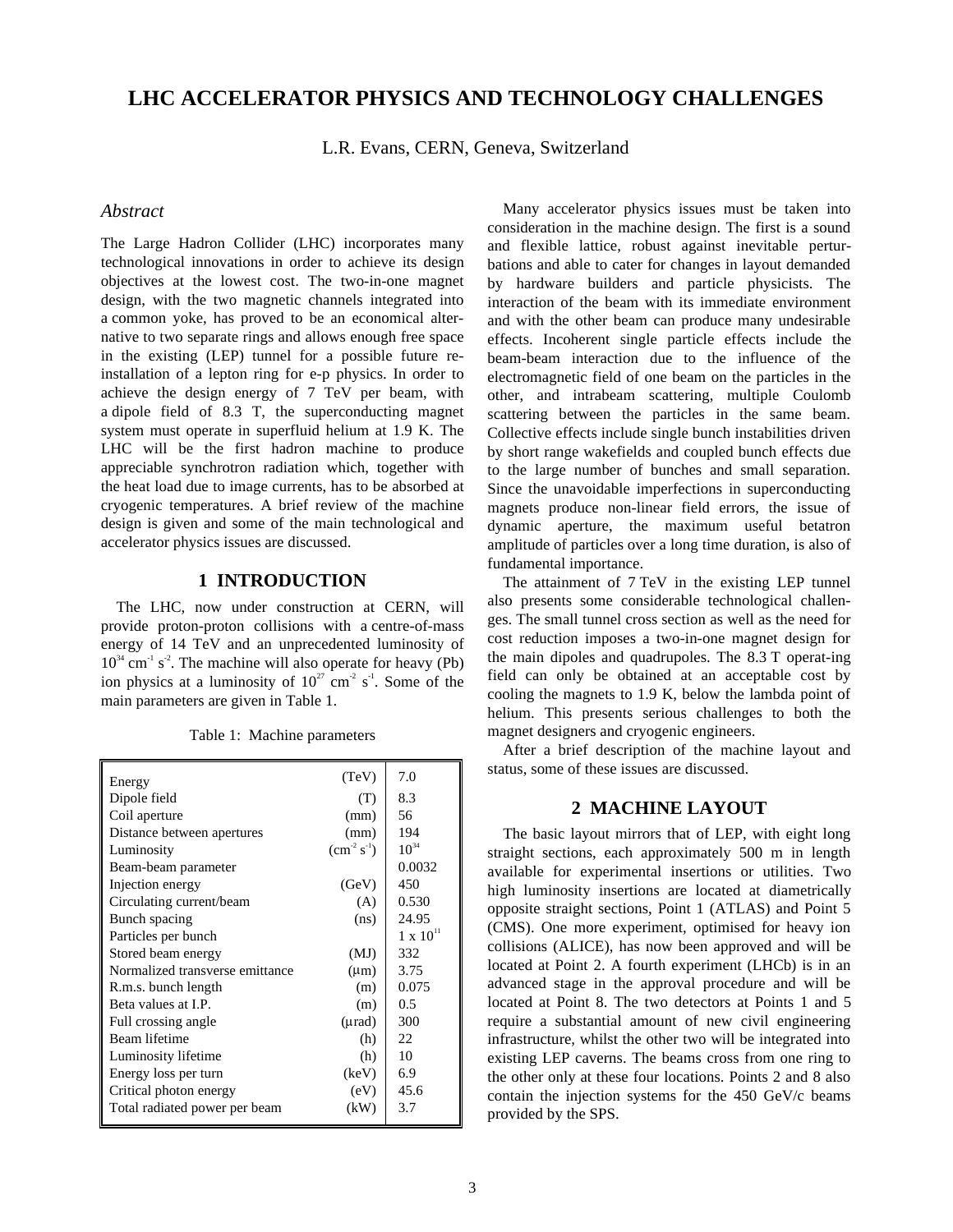The other four long straight sections do not have beam crossings. Points 3 and 7 are practically identical and are used for collimation of the beam halo in order to minimise the background in the experiments as well as the beam loss in the cryogenic parts of the machine. Consequently, they only contain classical resistive magnets robust against the inevitable beam loss and secondary shower from the collimators. Point 4 contains the RF systems which are independent for the two beams, where the beam separation must be increased from 194 mm in the regular arcs to 420 mm in order to provide the transverse space needed.

Finally, Point 6 contains the beam abort system, where the two beams are extracted using a combination of fast pulsed magnets and steel septa and are transported to the external beam dumps.

### **3 OPTICS**

The regular arc cell is 106.9 m in length and contains six dipoles, each of 14.3 m magnetic length. The lattice quadrupoles, 3.1 m in length, are integrated into "short straight sections" containing a combined orbit correction dipole and chromaticity sextupole and space for another short corrector, either a trim quadrupole, skew quadrupole or octupole, depending on its position in the lattice. The dipoles and quadrupoles are powered independently, with different gradients in the two quadrupole apertures allowing a tune split of up to ten units in order to render the machine insensitive to linear coupling.

The four collision insertions have a similar layout. Moving out from the interaction point (IP), one first encounters the inner triplet. The distance from the IP to the first element of the triplet is 23 m, with the IP at Point 8 displaced longitudinally by 11.22 m with respect to the centre of the experimental hall due to the asymmetric geometry of the LHCb detector. After the triplet, the beams are separated. In the high luminosity insertions 1 and 5, the separation dipoles are not superconducting due to the very high particle flux from the IP. In the other two insertions they must be superconducting due to the restricted longitudinal space available because of the presence of the injection systems.

The long straight section terminates with a twin aperture dipole to bring the beams into the two magnetic channels and a set of four independently powered matching quadrupoles. Between the long straight section and the regular arc there is a dispersion suppressor approximately 171 m long, where the dispersion function is matched to that of the arc. The first three quadrupoles in the dispersion suppressor are also independently powered in order to increase flexibility. All matching quadrupoles are of a special low current design. The other four long straight sections have special optics depending on their role.

### **4 ACCELERATOR PHYSICS ISSUES**

#### *4.1 The Beam-Beam Interaction*

The beam-beam interaction is an inevitable consequence of bringing the beams into collision. The particle trajectories in one beam are perturbed by the electromagnetic field of the other beam. This non-linear interaction excites betatron resonances and also produces a variation of tune with amplitude, generating a tune spread in the beams which makes it more difficult to steer clear of these resonances [1].

The strength of the interaction is parameterised by the linear tune shift  $\xi$  given by

$$
\xi = \frac{r_p}{4\pi} \frac{N}{\varepsilon_n}
$$

where  $r_{p}$  is the classical proton radius, N the bunch population and  $\varepsilon_n$  the normalized emittance. The tune shift is independent of the value of the  $\beta^*$  at the crossing point. The total tune spread is approximately equal to the product of the tune shift and the number of experiments illuminated, independent of their luminosity. However, since the LHC will operate with a 25 ns bunch spacing, there must be a small crossing angle at the collision point to prevent other unwanted collisions when the beams are travelling in the same vacuum chamber. The long-range interactions cannot be suppressed and accounts for about 20% of the total tune spread. Experience in the SPS has shown that the beam lifetime is strongly reduced when particles straddle resonances of order less than 12. The tune footprint, the image of the beam in the tune diagram, must therefore be small enough to fit in between these resonances.



Figure 1: The LHC lattice tune footprint for two insertions illuminated and the nominal tune shift.

The LHC working point can be safely placed close to the diagonal between  $3<sup>rd</sup>$  and  $10<sup>th</sup>$  order resonances provided the tune footprint stays below 0.01 [2]. The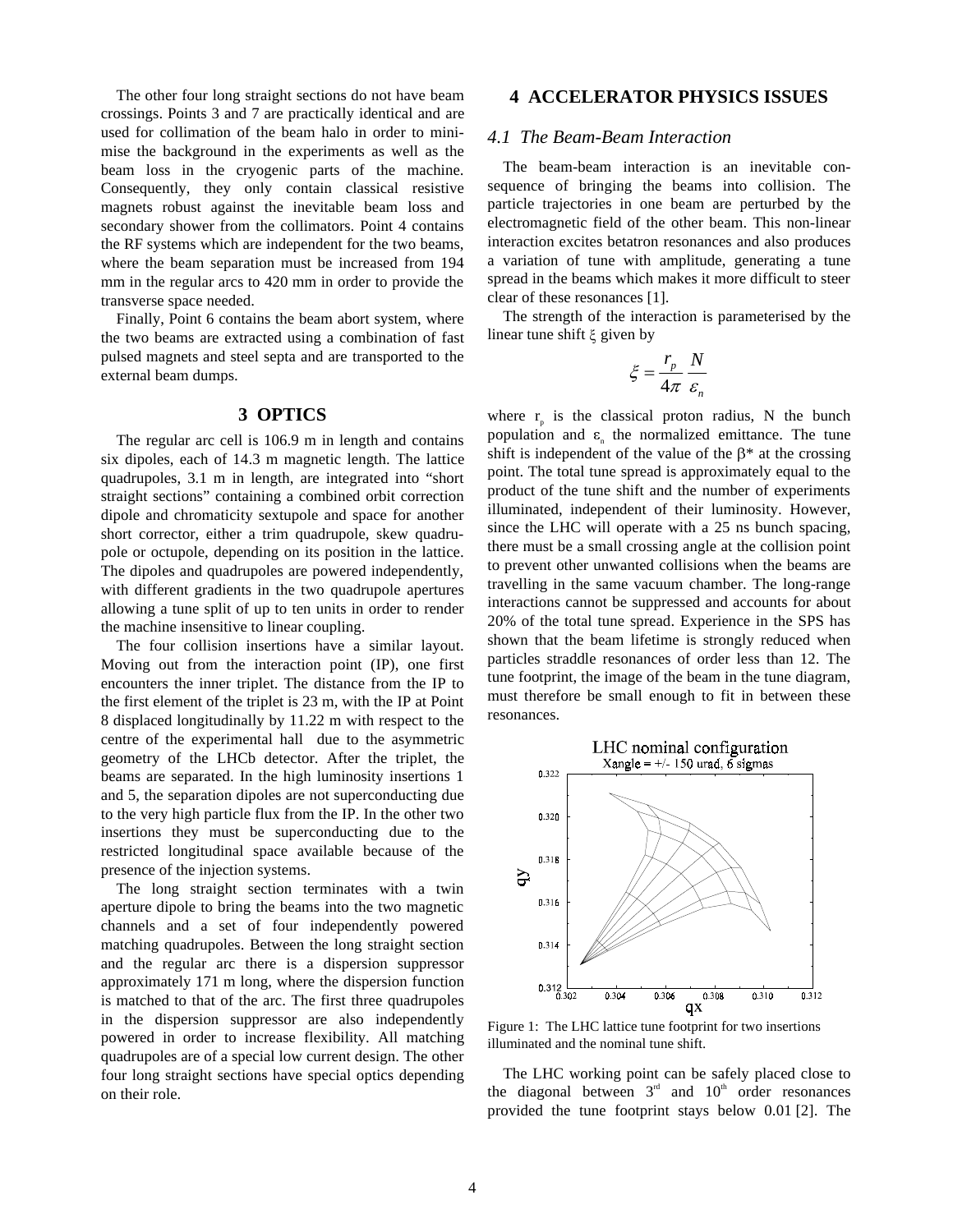corresponding value of the beam beam parameter of .0032 with two insertions illuminated is very close to that achieved routinely in the SPS collider.

#### *4.2 Intrabeam Scattering*

Intrabeam scattering, or multiple Coulomb scattering between particles in the same bunch can give rise to a redistribution of the energy of oscillation between the different degrees of freedom. Roughly speaking, the bunch can be thought of as a relativistic gas which is not in thermal equilibrium. Due to the Lorentz contraction, the longitudinal phase plane is much "colder" than the transverse planes, so a transfer of energy takes place between betatron and synchrotron motions. This should result in slow damping of transverse emittance and increase in energy spread. However, due to the dispersion, there is a heating term in the radial phase plane that dominates the damping term. Intrabeam scattering therefore results in an increase in radial emittance that can rapidly degrade the luminosity [3] unless remedial action is taken. The transverse emittance growth can be strongly reduced by diluting the 6-dimensional phase space density by artificially increasing the longitudinal emittance. In the LHC, the emittance will be increased from its injection value of 1 eV.s to 2.5 eV.s at collision energy. This fixes the maximum RF voltage of 16 MV per beam in order to give sufficient bucket area.

#### *4.3 Dynamic Aperture*

The beam-beam interaction generates resonances due to the non-linear nature of the beam-beam force and can limit the available aperture during collision. However, superconducting magnets also have non-linear field errors coming from many sources including persistent currents, small errors in coil geometry and redistribution of current between the strands during ramping. These errors are dominant at the injection field level where the beam must survive for many minutes. The dynamic aperture is defined as the maximum stable amplitude of oscillation in the presence of these errors combined with other effects such as tune ripple and closed orbit distortion.

At the present time the only quantitative ways to investigate the dynamic aperture are by computer simulation and by experiments on existing machines. For the LHC, a computer farm has been dedicated to this activity, where particles are tracked through sample machines in which the non-linearities are statistically distributed, for up to  $10^6$  turns [4].

In order to check the reliability of the results, extensive experiments have been launched at the CERN SPS and at HERA. They have shown that the simulations agree with the experimental results at the level of 10-20% if all known details like closed orbit errors, coupling and tune ripple are taken into account.

The final objective is to obtain a dynamic aperture from the simulations of at least  $12 \sigma$  in order to be sure that in the real machine particles will be stable up to the collimator settings of  $6\sigma$ . This requires a very close interaction between accelerator physicists and magnet designers in order to define the tolerable errors during series production of the magnets and to define the small correctors needed to compensate for systematic nonlinearities, especially the sextupole and decapole fields generated by persistent currents.



Figure 2: Survival plot for  $10<sup>5</sup>$  turns. The open circles represent the amplitude at which particles were lost.

#### *4.4 Collective Effects*

Collective effects can be broadly separated into single bunch effects, where bunch instability is driven through the short range wakefields generated by the interaction of the beam with its environment, and multibunch instabilities generated by the long range wakefields .

The most common of the single bunch instabilities is the transverse slow head-tail instability. This can be suppressed for the rigid dipole mode m=0 by operating the machine with a small positive chromaticity. Another instability driven by the broadband impedance is caused by coupling between transverse modes and is potentially much more dangerous since it cannot be suppressed in this way. However, this instability, unlike the head-tail, shows a threshold behaviour which occurs at about twice the nominal beam current for the LHC [5]. The longitudinal equivalent of the transverse mode-coupling instability is known as the microwave instability. Due to the very low coupling impedance, the threshold for onset of this instability is also well above the nominal bunch current.

The most important multibunch effect in the LHC is the transverse resistive wall instability. Its growth rate is proportional to the square root of the resistivity of the beam pipe and to the inverse cube of its radius. The instability exhibits no threshold behaviour but its growth rate can be reduced by coating the inside of the beam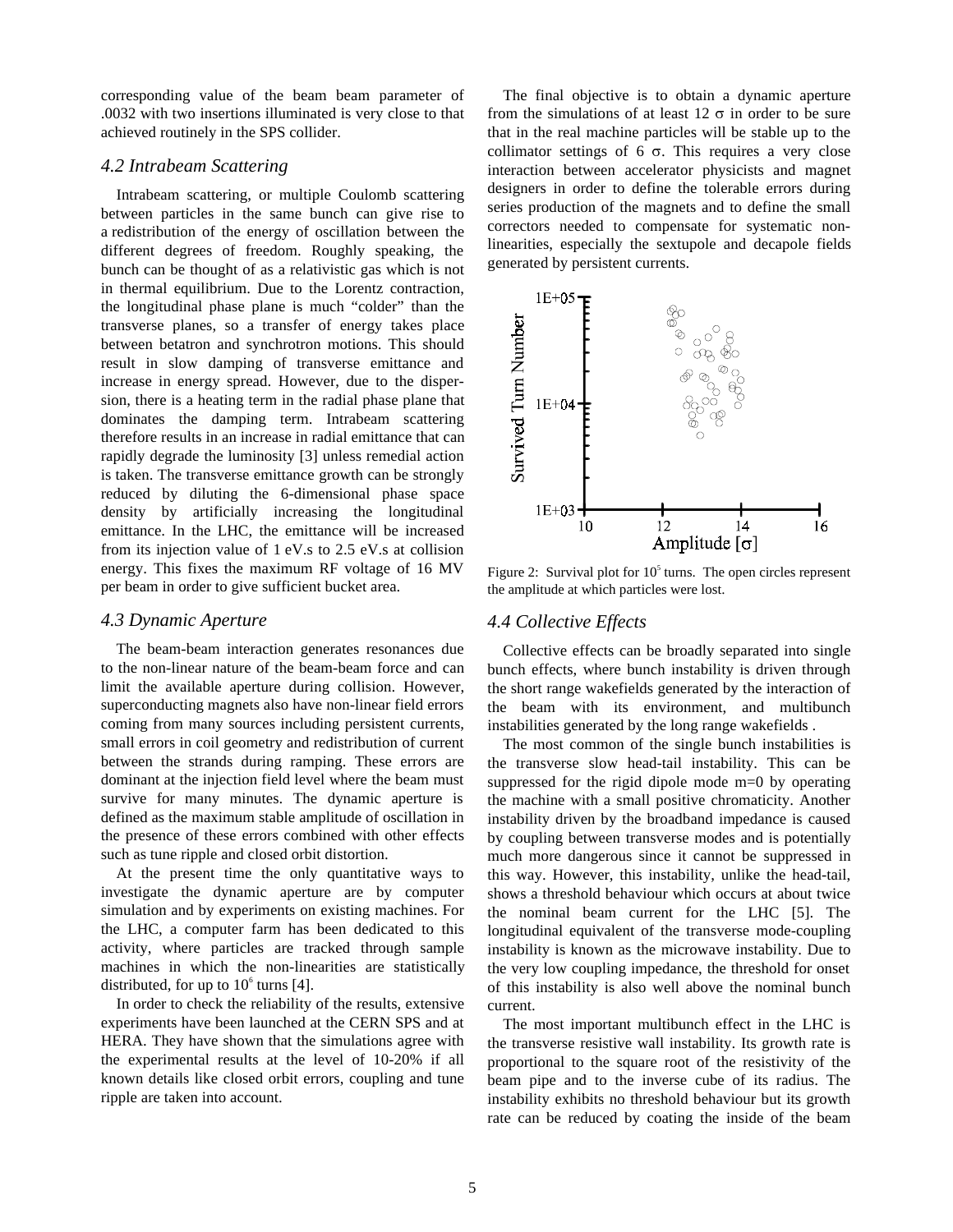screen with a 50  $\mu$ m layer of copper and cooling it to below 30K where its resistivity is further reduced. The e folding time for the most dangerous mode at a frequency of a few kHz then exceeds 100 turns, which can easily be damped with an active feedback system.

Although a great deal is now known about collective effects and how to combat them, the LHC will also be equipped with the ultimate panacea to tackle the unknown, a set of octupoles which can provide Landau damping if necessary.

### *4.5 Vacuum Effects*

Normally one would not expect vacuum problems in a machine with the beam pipe at cryogenic temperature. However, the two main heat inputs, synchrotron radiation and beam image currents cannot be taken at the 1.9 K temperature of the cold bore of the magnets (1 W at 1.9 K requires 1 kW at room temperature). Therefore, the vacuum chamber must be fitted with an inner liner at a high enough temperature to be thermodynamically efficient at absorbing the heat flux and at the same time cold enough to have a low enough resistivity to combat the resistive wall instability. A convenient temperature level available in the cryogenic system is 20 K. At this temperature the cryopumping capacity is strongly reduced and it has been shown that gas, particularly hydrogen, desorbed from the body of the liner by the synchrotron radiation, accumulates on the surface and gradually deteriorates the vacuum. The solution adopted to combat this is to punch holes in the liner over about 2% of the surface so that the cold bore at 1.9 K can pump away the gas, while being protected from the synchrotron radiation.

Another important effect that needs to be taken into account is caused by electrons, mainly produced by photoelectric emission. These electrons can be accelerated across the chamber by the electric field of the bunches, reaching a few hundred volts before striking the wall, creating a further source of heat for the cryogenic system to absorb [6]. This has been taken into account in defining the capacity of the cryogenic plants. A potentially dangerous situation can arise if the secondary emission coefficient of the surface is too high. A resonant build-up of the electron cloud due to the influence of the following bunches can occur, loading the cryogenic system even more and provoking an instability due to the interaction of the beam with the electron cloud. In order to avoid this under nominal beam conditions, the secondary emission coefficient of the liner surface must be kept below 1.4. Work is therefore in progress to choose the best coating for the liner surface, giving simultaneously a low secondary emission coefficient and quantum efficiency.

## **5 TECHNOLOGICAL CHALLENGES**

In order to reach its design energy inside the existing

LEP tunnel, the LHC must operate at a field level (8.3 T) considerably higher than achieved in previous superconducting accelerators. To achieve this with affordable Nb/Ti technology, use must be made of the 3 T shift in critical field obtained by cooling the superconductor from 4.2 K to 1.9 K. The construction of the magnet system and the associated cryogenics present two of the major technological challenges in this project.

### *5.1 Magnets*

The LHC will be the first accelerator in which the magnet system is cooled with superfluid helium. Superfluid helium as an engineering material presents some interesting properties that can be used to advantage to compensate for the considerable disadvantage in working with superconductors at very low temperature. The main disadvantage is the very large, more than a factor of 5, reduction in specific heat of the supercon-ducting material and its associated copper matrix between 4.2 K and 1.9 K. Quenches below the critical field in the superconductor are most often caused by microscopic movement of superconductor strands under the enormous electro-magnetic forces (up to 500 tons/m in the LHC dipoles). These movements create heat through friction, locally taking the material above its critical temperature and provoking a quench. Due to the very low specific heat, the adiabatic temperature rise for a given amount of frictional energy is very much higher at 1.9 K than at 4.2 K, making these magnets much more sensitive to training.

The very strange properties of superfluid helium can be used in part to compensate for this disadvantage. The most well known property of this material is the complete absence of viscosity of the superfluid component, but for the purpose of magnet design, more important properties are the very large specific heat (about 4000 J/kg.K compared with 0.03 J/kg.K for copper), and the enormous thermal conductivity (several thousand times higher than OFHC copper, depending on the heat flux). It is therefore very important to get the helium to permeate the strands of the cable so that it can contribute to absorbing energy and transporting heat away from the coil. Great attention has therefore been paid to the insulation of the superconducting cable in order to render it porous and to the characteristics of the cable itself in order to allow maximum penetration of helium between the strands.

The development of superconducting two-in-one dipoles and quadrupoles has itself proven to be a considerable challenge. This work has been done both at CERN, where many short models have been built, and in industry, where a total of eleven 10-metre long prototypes have been constructed. The first full length dipole (14.3 m magnetic) made in Italian industry as a joint CERN/INFN collaboration recently arrived at CERN. It is now being prepared for cold testing.